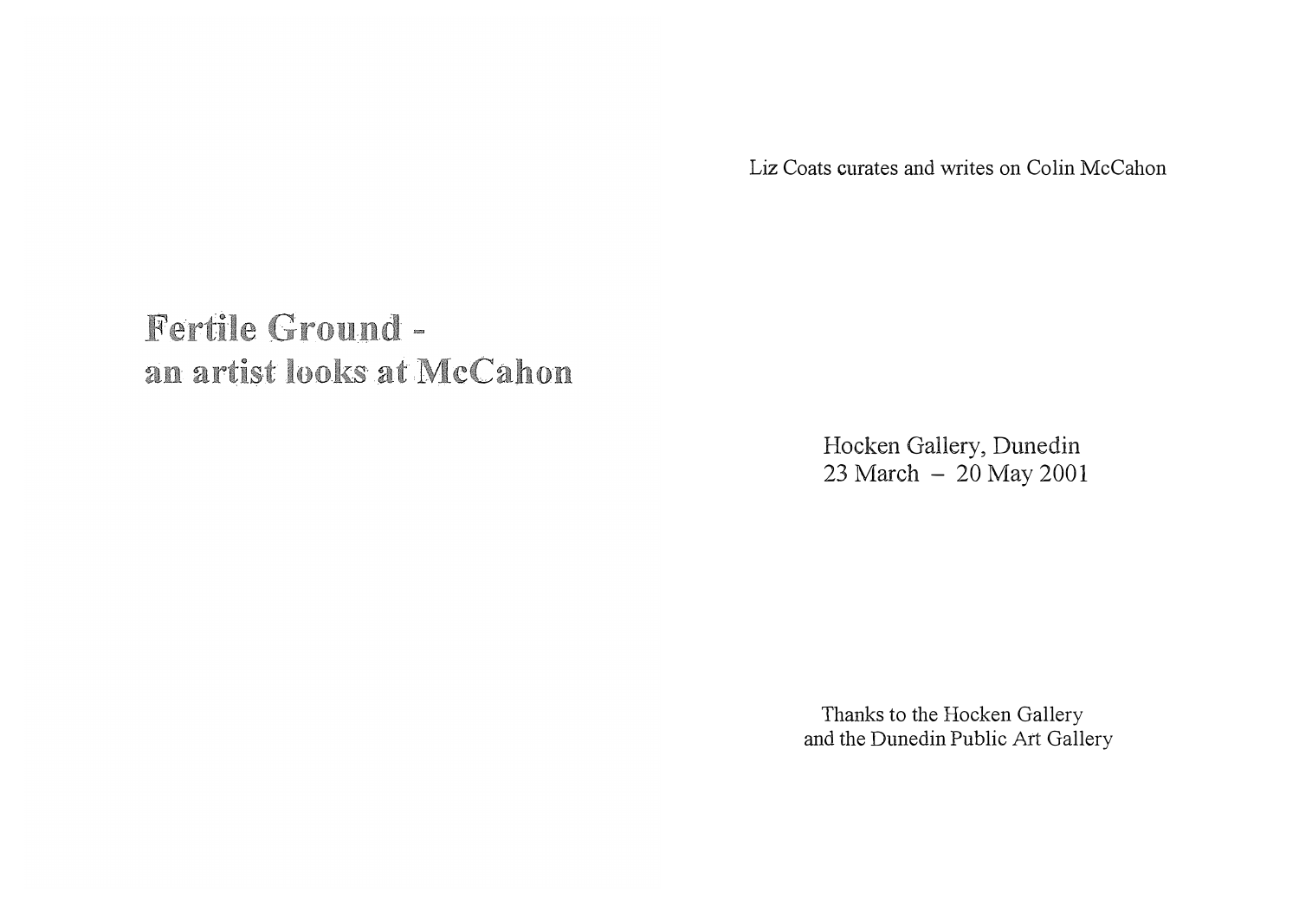#### **Fertile Ground: An artist looks at McCahon**

Colin McCahon's view of landscape seemed to me, as a student at Elam School of Art in the mid-'sixties as pervasive and dominant. Yet I could not really understand what it was in his simplified forms and dense, reduced colour system that made these paintings so recognisable.

His conviction seemed both irreverant and philosophicallygrounded; technically challenged but reconfirmed through trial and error. It seemed to me his commitment was founded in an experience of 'seeing' in depth and 'knowing' that the paintings he made would respond with attention. Early on his visual ideas were confirmed by a few people - artists and writers - who also had an experience of making things come alive through understanding.

**!** realise now, that for a young artist without sustained practice and integration of living experience, that signature and style can become a barrier to seeing and understanding.

In 197 4 I left for OS. I already knew that protection of familiar social networks stifled the life-affirming potential that 'finding by coincidence' could offer whenever one made leaps into unknown territory.

#### **Colin McCahon (1919-87)**

#### *Kaipara Flat 1971*

Water-based crayon and acrylic on paper Collection Hocken Library

"From my studio at the south end of Muriwai Beach, the beach and sand bar that fronts the Tasman Sea extends 48 miles to the Kaipara Harbour mouth. .... This is a shockingly beautiful area ..... The light and sunsets here are magnificent."

No longer bothered to explain purpose in painting to students and hunger of those around him for bold statements of identity, in a letter to Maureen Hitchings (18 May 1971) McCahon wrote: "All this colour & fun is a direct result of leaving the school."

In 1966, McCahon had written in a biographical piece for Landfall: "..my beginnings were fortunate indeed, surrounded by no dealers, few exhibitions, very few where I was at all welcome, no pressure to 'Be with it' or 'Go Go'. I lived in a certain peace. Actually, no fashions existed at all (and from the Dunedin School of Art at that time, and now, no Diploma of Fine Arts was given). Nothing more came from the School but a love of painting and a tentative technique ... " *(Colin McCahon,* In: *Beginnings: New Zealand Writers Tell How They Began Writing)*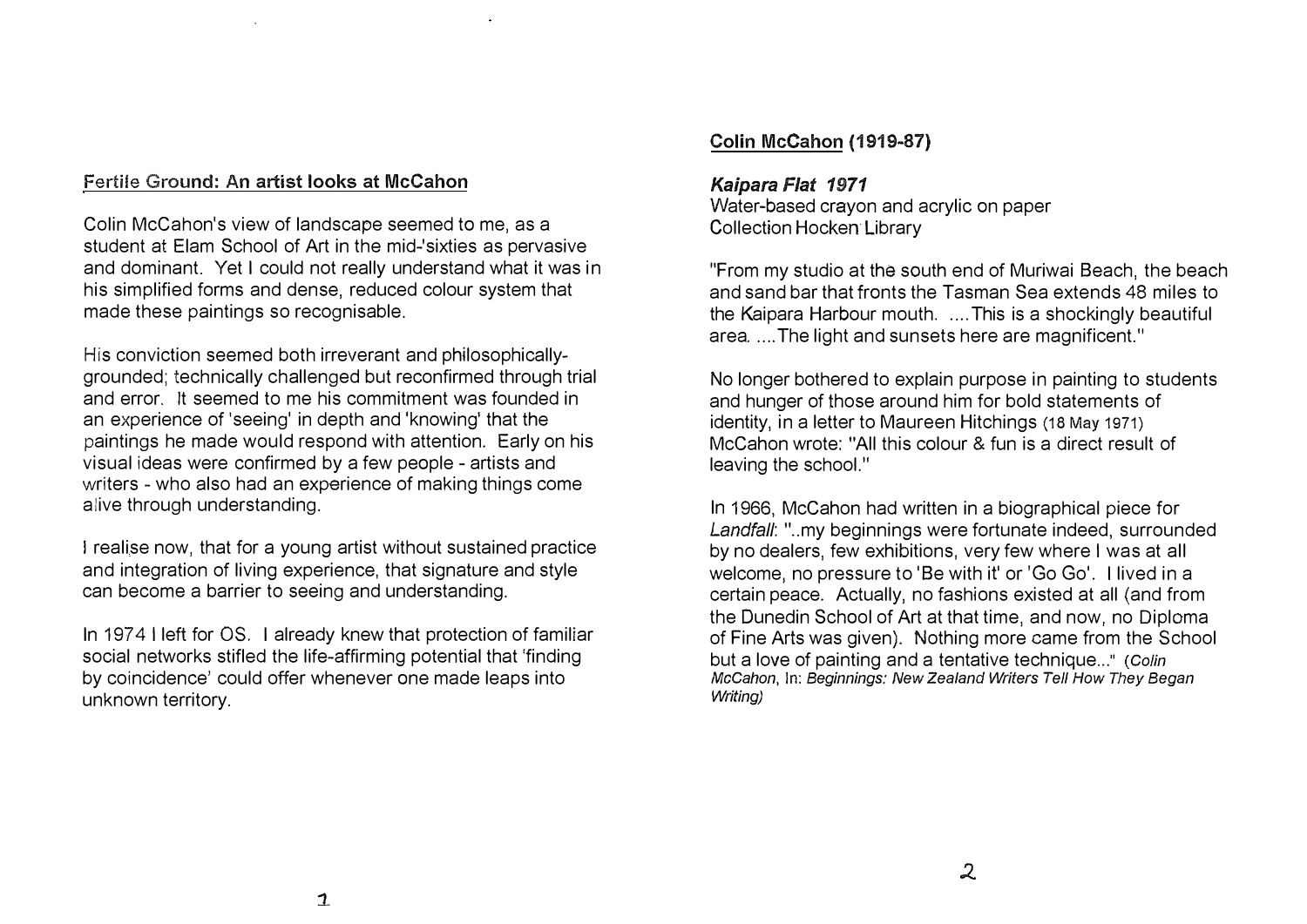I know now that such experiences are also the life-blood in creative work, as much in the minuscule details of observation in the studio as through pressures of necessity in life. I also know that women's upbringing has often inhibited a sense of personal freedom when interpretations of 'service to others' and 'unselfish behaviour' are narrowly defined and strongly imposed. That the greatest danger to vitality in a woman may be a sense of being 'owned' and it becomes impossible to make clear and independent judgements. I understood intuitively to search for solid ground whatever the cost, before anything worthwhile could be said and done.

I still remember Colin, stepping onto a low platform in the student common-room at Elam in the middle of a rowdy party and decrying at his dramatic best across the room: "Art is a matter of life and death!"

Twenty-five years later when I came back to New Zealand for a residency at the Otago Polytechnic School of Art in 1996, whatever our differences, I could understand the wilful certainty and fresh approach that Colin McCahon had opened up for painting method in this country, providing fertile ground for home-grown artists to flourish and a seeding of on-going possibilities for painting, both unapologetic and raw.

A fresh reading of McCahon's paintings recalled his ruthless painting method; at its best where he cuts through any motions of self-consciousness and opens up a detached field in matter.

*Kaipara Flat 1971 Greetings* to *Mondrian's Chrysanthemum* of *1908*  Acrylic on paper **Collection Hocken Library** 

Mondrian's contribution now is his presentiment of a pulse in depth as well as the familiar horizontal/vertical tensions.

In the *Kaipara Flat* paintings slight nuances in the initial transfer of paint to paper have been tempered with insinuations of breath. The sort of visual cues to growth and longevity in 'wild nature', so loved by traditional Chinese painters.

McCahon's 'chrysanthemum' to me was always Eastern in concept. The flower is spatial, both moving and still - and also quite detached. I see liberation in this work. Here, 'Mondrian's chrysanthemum' is a song of praise.

### *North Otago Drawing c.1973*

Crayon and pencil on paper. Preparatory drawing for Zonta print edition **Collection Hocken Library** 

*North Otago* No. *1 Ed. 2 Zonta print 1973*  Planographic print on tracing paper **Collection Hocken Library**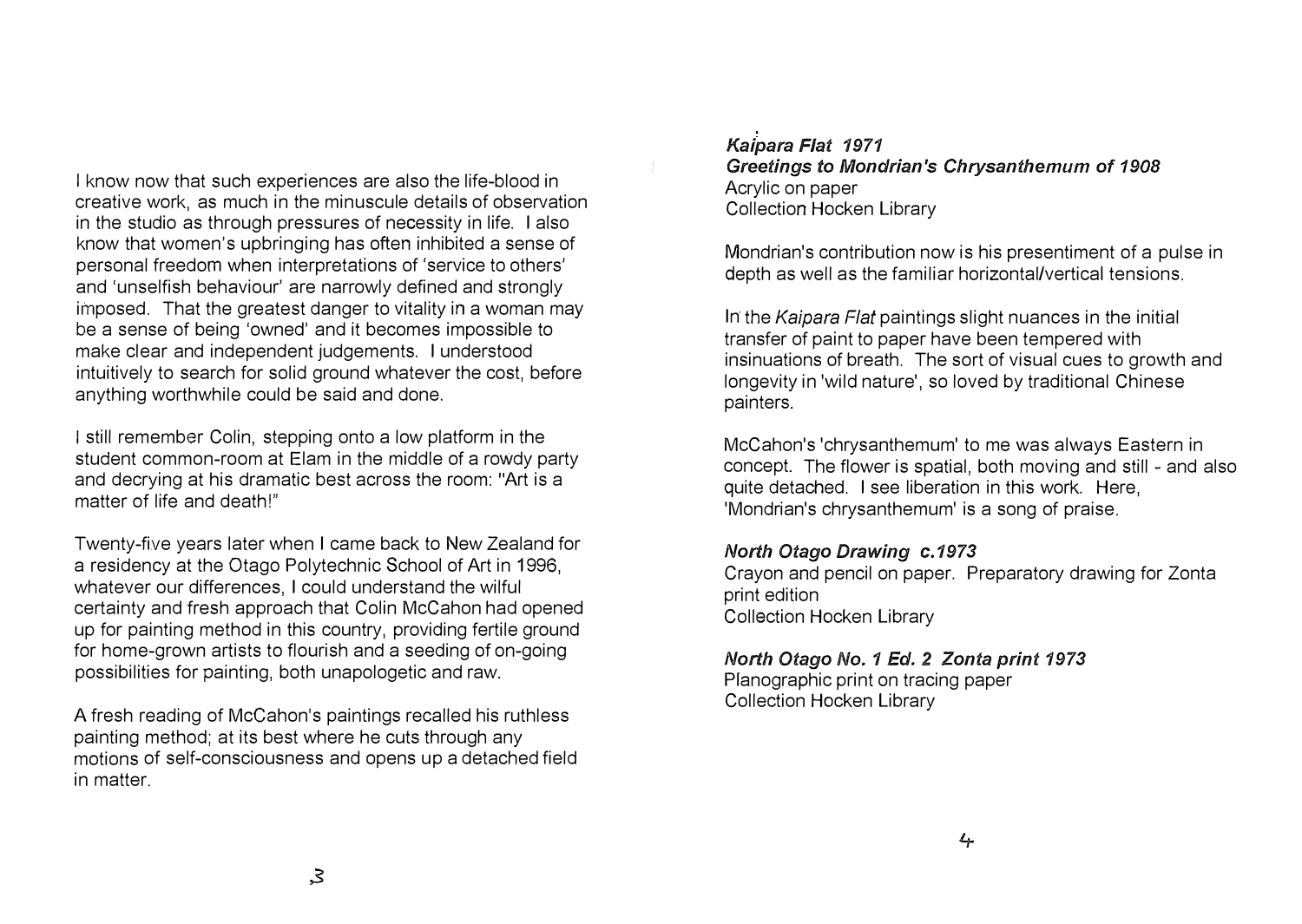While sitting with McCahon's *Waterfall mural* (painted on masonite panels with enamel paints) in the old Otago \_ University library, I made the following notes: 'All the variables of surface modulate fall of light. The paintings are constructed/defined out of being in darkness· a darkness of blindness which feels shapes from the inside and only recognises them completed on the painting surface. A \_ tangible quality of darkness is experienced as an opposition .<br>. against which the painting is constructed. White water engages with real light; dense earth pigments absorb and distribute light in more subdued, but no less eloquent ways.'

'Rhythmic or counter-rhythmic movements of the brush and ot h�r manifest disturbances in paint application cut back \_ minimally to reveal raw and uncontrived divisions of surface beneath. Applications of semi-transparent colour over darker layers, with changes in colour, gloss or texture, aid in the management of lightfal!. Choice of difficult surfaces to work on, such as masonite (as with S.Nolan or T. Tuckson in Australia) interrupt the easy flow of paint. Semi-controlled runs of paint in overlay distinguish surface stratigraphy. \_ Working fast, watching and knowing the approximate way paint will react on the surface. Cancellations are woven into the painting logic to effect contrast and structure without selfconscious t�xture or gougeing. Contrasting wet and dry layers are aided and accentuated by a severely limited colour range. Opaque pigments are selected for the widest range of tonal inflections. There is a passionate engagement with

*North Otago Zonta print 1973*  Planographic print on paper Collection Hocken Library

#### *North Otago c. 1973*

Graphite rubbing and blind print on paper. Preparatory drawing for Zonta print edition **Collection Hocken Library** 

A night landscape. An obliterated fold of hills. One star: by chance perhaps, a smudge of charcoal across a spot of grease.

These small drawings and prints repeat familiar land forms but loosen ties to a particular location. While the artist lays claim to such minimal expressions, they are after all fragments, sketches made for pleasure and repeated use, as well as for sharing.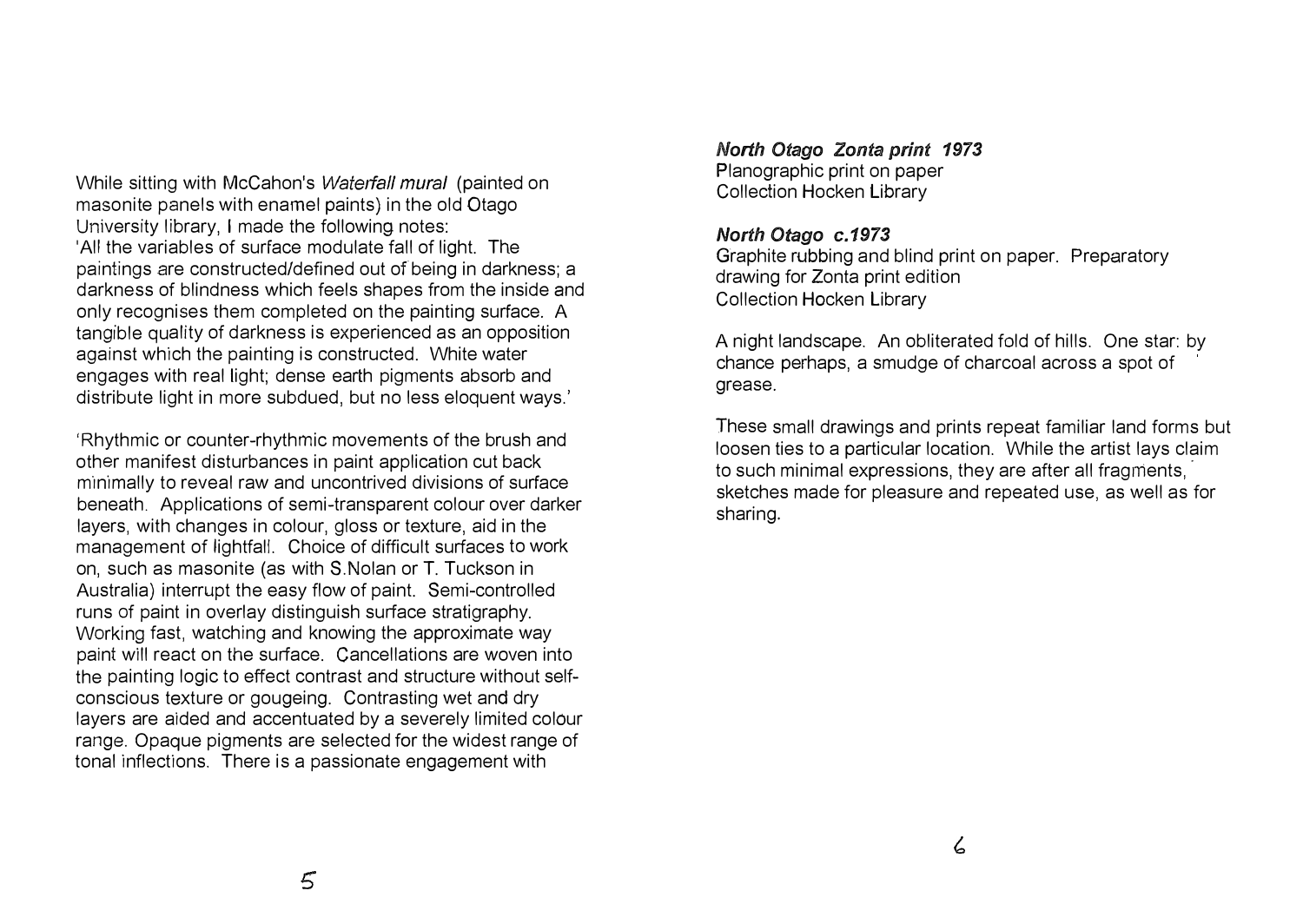painting, but this is expressed essentially and ruthlessly through recognition of metaphors of conditional life and place.'

\* \* \* \* \*

Perhaps the greatest reward for a painter looking at the work of Colin McCahon lies in being able to consider work from all periods of a long career and to 'think about making' with the artist. To interrogate visual shifts and discoveries and how they become manifest. Talk of consistency in painting has come to mean more often a holding pattern of sufficient longevity for commercial markets and fashion to catch up and expect a consistent rise in monetary value. The artist's living continuity of experimentation is persuaded by public demand and subverted to please

In discussing aspects of Colin McCahon's paintings and his manner of expressing metaphor, I have no intention of linking my own subject matter to his. The gathering of oppositions between shadow and light in his work, leading to grand metaphors of 'life and death' entailed extremes of experience. As a student and a woman seeking assurances for survival in the 1960's, there was a quality of melodrama around McCahon that, while making him an exciting and interesting person to be around, also evidenced a certain devastation. There was need amongst family and friends to defer to him, as if the phenomenon only made sense by being shared in public. Rather than encouraging independence through the example of his dedication, this ensured extreme dependencies and a habit of mythologising which fed off itself and off the support of witnesses. He was generous in

#### *Waterfall 1964*

Oil on composition board Collection Hocken Library

Expansive insights, while not easily communicable in conversation and perhaps only shared through common experience, gather reco gnition at the level of metaphor. .<br>.

During 1964, while working on the Waterfall series, McCahon wrote: "Waterfalls fell and raged and became as still silent falls of light..... I look back with joy on taking a brush of white paint and curving through the darkness with a line of White." (G.H.Brown, Colin McCahon: Artist, Reed, Auckland, 1993)

I once spent a cold winter day exploring the Horyuji Temple complex near Nara in Japan. Following a path behind the main buildings, I found a stone bench beside an altar cut in the rock. Sitting quietly, I was drawn to the sound: a thread of water falling off a ledge onto a rock platform eight feet below. The water hit flat rock as if it were touching a hotplate. This continuous cracking sound was penetrating and induced quietness of body, together with multiple, overlapping thoughts. A thread of water so sharply defined, so finely tuned in its spread, that it could equally be flowing upwards. As I continued to look, this simple device, concentrated out of natural phenomena focussed the mind.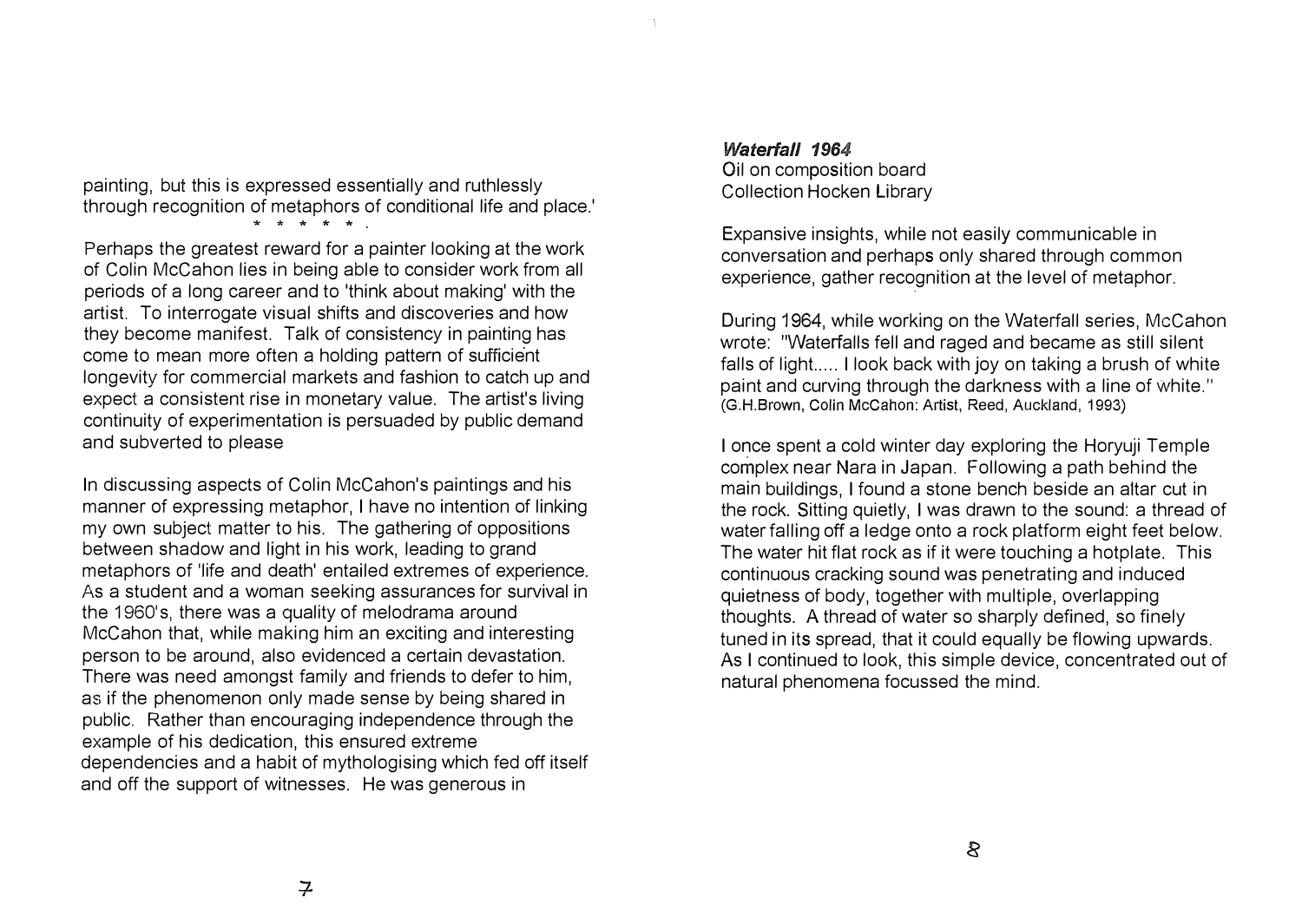friendship to students, but I was fearful of the public figure.

\* \* \* \* \*

McCahon certainly used formulae of perspectival space in his work, but as the practice develops one can see the assertion of more ambiguous surfaces and emerging shapes in support of his established subject matter. Gordon Brown suggests that McCahon really began to understand a way of painting with visual metaphor while working through the *Waterfall*  themes.

While an understanding of dimensional space is shared by every person as a conscious experience to some extent, I believe this is more effectively expressed when one is not primarily concerned with conforming to cultural models in de�scribing the appearance of things. By not accepting perspectival formats as an adequate descriptor of spatial reality, for instance, an artist is obliged to question more deeply and exert more effort in encompassing visual experience. Formal communication models are strongly impressed in childhood and often without encouragement to understand the formation of and reason for these constructs. It is easy to lose access to an enlivening interior perception by enquiring no further.

My understanding would suggest that McCahon came increasingly to 'see' dimensionally the images he was developing as he worked with paint in two-dimensional formats, particularly while working across dark paint surfaces. That there was a shift in vision between attention to the materials at hand and entering a deep and large space within

*North Otago landscape c. 1969*  Acrylic on paper **Collection Hocken Library** 

McCahon did not usually intend likeness to a specific place in his North Otago landscapes, but they derive from his "...long association with this most beautiful landscape, both as a child and also later." (G.H.Brown, *Colin McCahon: Artist,* Reed, Auckland 1993)

... landforms where line is gap and gap is line, and spaces full of tone.

*Kauri April 1959*  Black wash on paper **Collection Hocken Library** 

Centrifugal movement and still body.

*Little Kauri Tree May 1957*  Oil on board **Collection Hocken Library**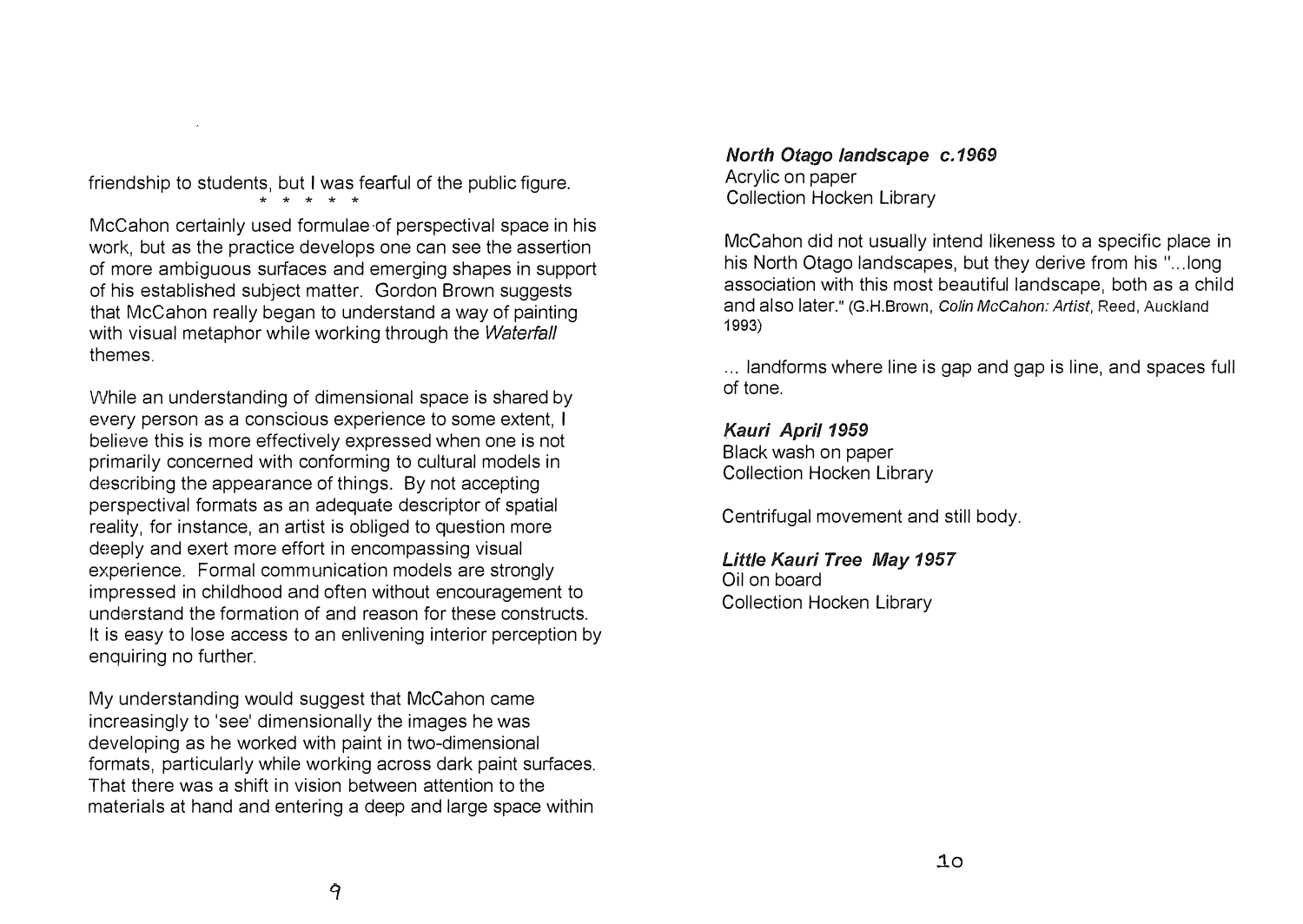the surface before him. Experiences of projection that this entails demanded steady nerve and persistence while a quality of depth in 'live' space is sought and rendered in paint. An iconography of simple forms with strong nuances of light and dark is arrived at as a result of a facility in managing the variable absorbency and reflection of the paint surfaces themselves.

Simple forms increase in value when familiar habits give way to exploration and discovery: paint absorbing, brush unloading, surfaces drying. Smudges and surface glint reveal likeness, uncontrived and momentary, calling for extra attention. Shapes can grow life for the artist and increase out of conscious recognition of beginning, till exhaustion is mirrored in repetition.

In this southern environment there is marked reflection off wet and shiny surfaces - lots of white light which is hard to see into. By contrast, shadows are deep and prominent. This all shows in McCahon's management of painting surfaces. Using opaque and earthy colours in high contrast and light and dark tones with undisguised brush movement, he works the surface to incorporate lightfall as an integral component.

\* \* \* \* \*

*Helensvi/le 3 1971*  Acrylic on paper Collection Dunedin Public Art Gallery

Feeling the power of enveloping landscape and light in the Kaipara region, McCahon dispenses with perspective almost entirely. Space is full and air dances across and through the painting plane. Just one edge becomes horizon, acknowledging the body's stance.

## *15 Drawings December '51 to May '52*

Black wash on brown paper A devotional book given by the artist to Charles Brasch (Facsimile published by the Hocken Library, 1976) **Collection Hocken Library** 

The drawings are interspersed with quotations in pencil as follows:

*'This is* a *cold land' 'Light candles against the oncoming dark' 'The word was made flesh and dwelt amongst* us' *'Give us* Jesus' *'They crucified him (dividing his clothing amongst them)' 'He* is *dead' 'and* is *risen again'*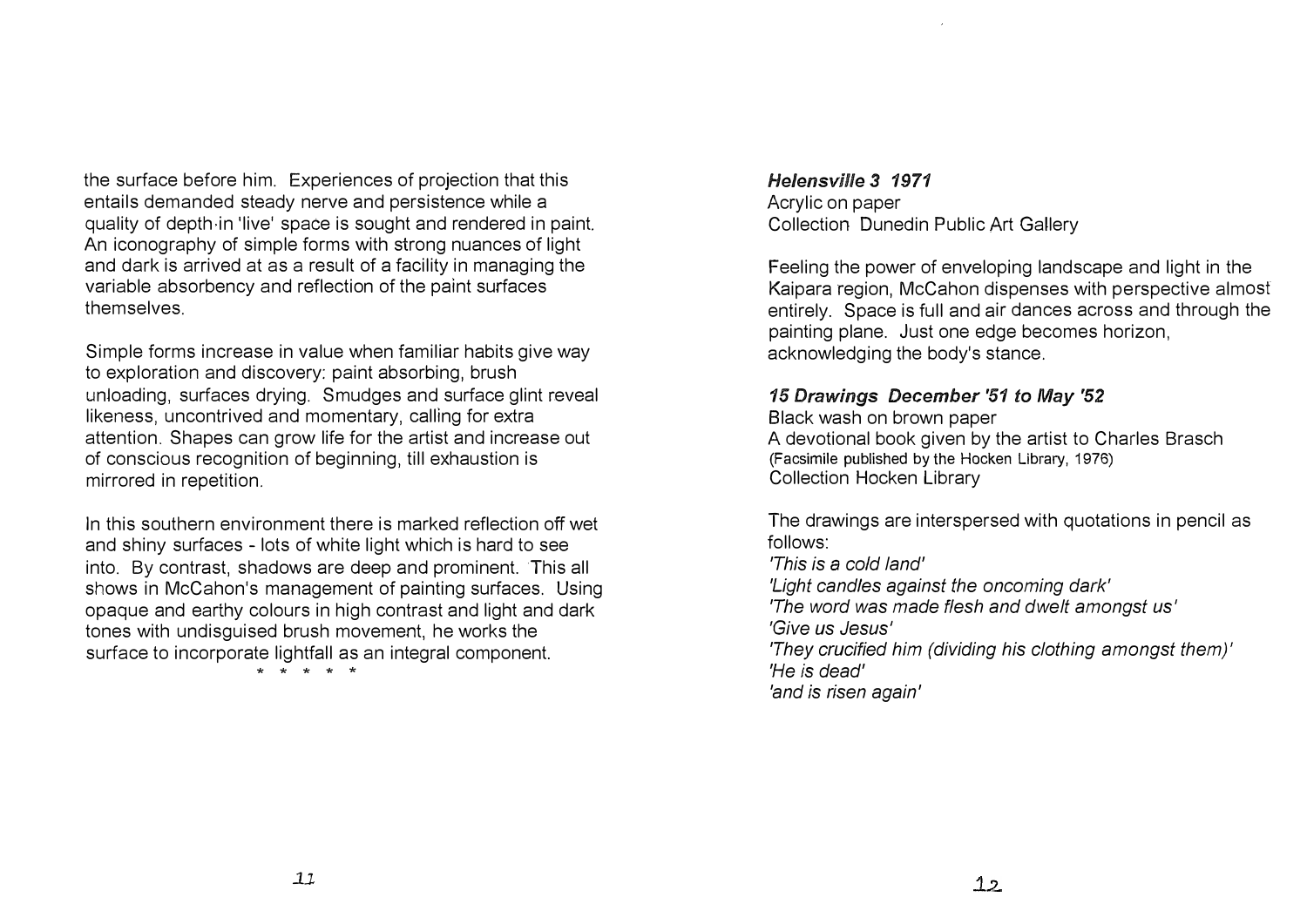An understanding of structures of scale and relationship through one's own body experience and through the growth of one's work, evolves differently in its particulars with each person. In my own work with painting I have sought to produce a quality that could be recognised through an equivalent internal experience of expansion. I understand this spatial sense is driven by a desire for connection and communication and a viewer becomes cognisant of this through linking or recognising external with internal pattern forms. Simple observations may be triggers for extended and questioning thinking processes wherein an observable physical aspect is linked to a memory fragment. I understand this to be the nature of metaphor.

I have often wondered why painters in this southern land so strongly favour dense, opaque colour - lots of black, brown, grey and blue. Surfaces for sensing and touching as much as seeing - more matter than space. You can't physically see through these surfaces. In seeking engagement you are thrown into an internal, reflective mode.

I understood something further about the influence of environment while walking to the Polytechnic one morning in 1996. There was a prussian solidity about the surrounding hills, brightened with patches of snow and gorse flowers. A light snowfall was melting in the morning sun and the sky, sharp and bright, with dazzle from puddles in the road. I became aware of gazing into patches of shadow; the beautiful deep, dark shadows of broad daylight, containing every

*Easter landscape with 3 falls and an epilogue 1968*  Pencil on paper **Collection Hocken Library** 

 $14$ 

Bringing the body's capacity to bear with light experience is a self-managed and private affair, where conscious intelligence is at stake. Stability provided by metaphors of Christian progress, as in The Fourteen Stages' offers a readily communicable stage for releasing personal experience into common ground. McCahon identifies states of <sup>1</sup> fall' and 'rise' in number sequences with tone and spatial rhythm.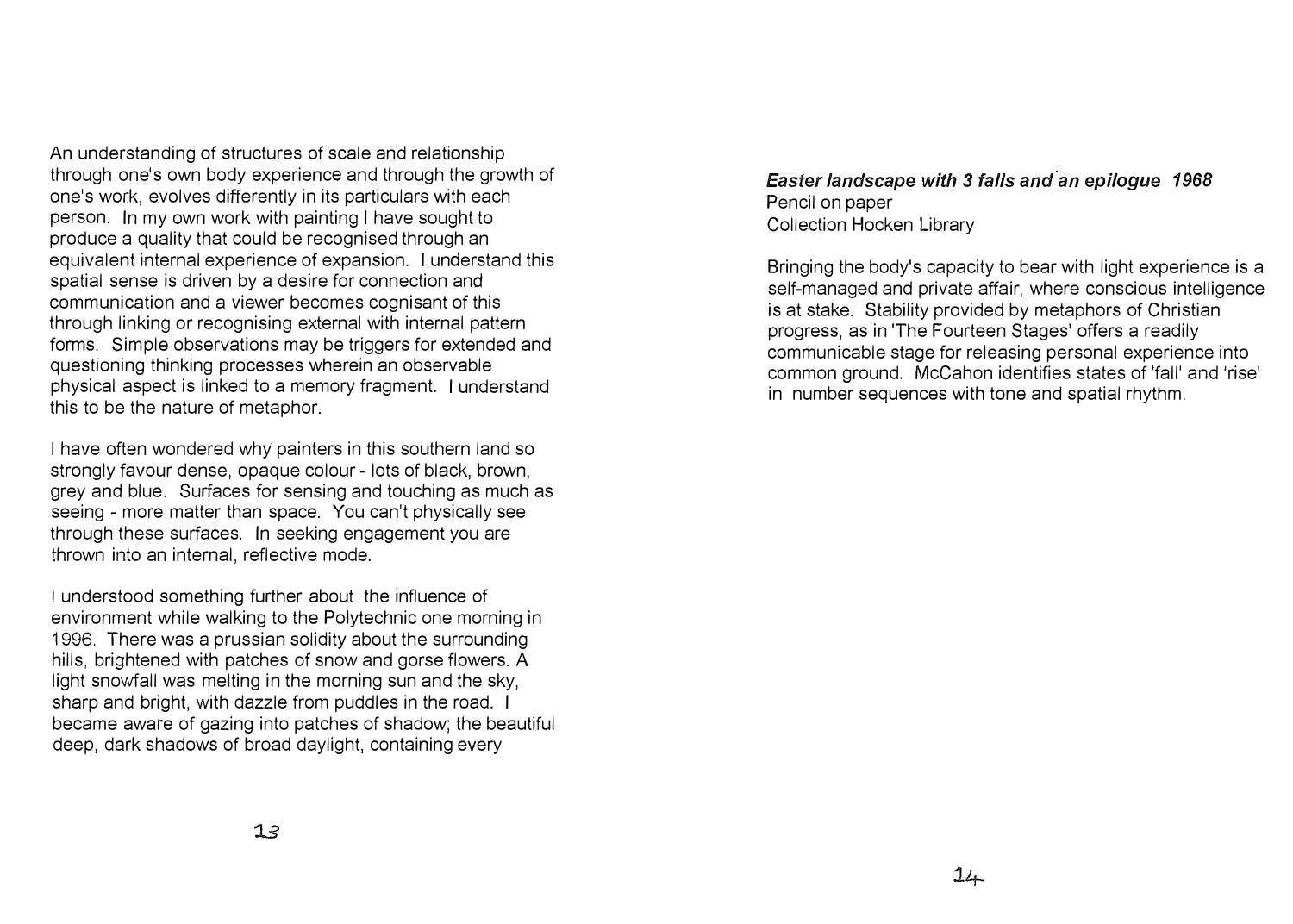nuance of black. Encouraging a slow down into depth - truly dimensional. ..

While reflective, ricocheting light hardens surfaces here, the eyes need rest in shadow.

\* \* \* \* \*

Some of the unspoken knowledge about survival in the body that I carry as a New Zealand-born person, I found explicit in Japanese and more powerfully in Chinese culture where signs and artifacts continue to speak to the eyes.

In 1998 I spent four months working at the Beijing Art Academy on a scholarship offered by the Australian Asialink organisation. The painter, Yang Gang chose to be niy mentor.

Traditional Chinese landscape paintings carry complex references to literary sources within the landscape imagery itself. Contemporary ink on paper painting however, frequently shows obedience to traditional methods, with inclusion of historical references at the expense of lively and direct mark-making that would locate these metaphors in the contemporary world.

I saw Yang Gang challenging this issue directly through a 'fast energy' approach, attempting to cut through descriptive, linear representations for qualities of 'likeness' rather than illustration. He told me he was trying to achieve an 'archaic but new' quality in his work.

*Clouds 6: Muriwai 1975*  Acrylic on paper, Collection Dunedin Public Art Gallery (long term loan from Jim & Mary Barr)

The clouds launch into contact with paint surface in continuous motions of such ambiguity, he punctuates them with return to the old counting systems, as if there is consciousness within.

Simple observations seized in a moment are worked as extended language into skeins of vapour. The artist exploits a severely reduced colour system to call attention to subtle nuance, or perhaps to add value to simplicity. Like prelanguage sounds or blinded touch, these signages call for close examination - or quick dismissal. Strings of numbers call forth sounds and those sounds make rhythm. Sound itself, with tonal contrasts and breath, has a colour response.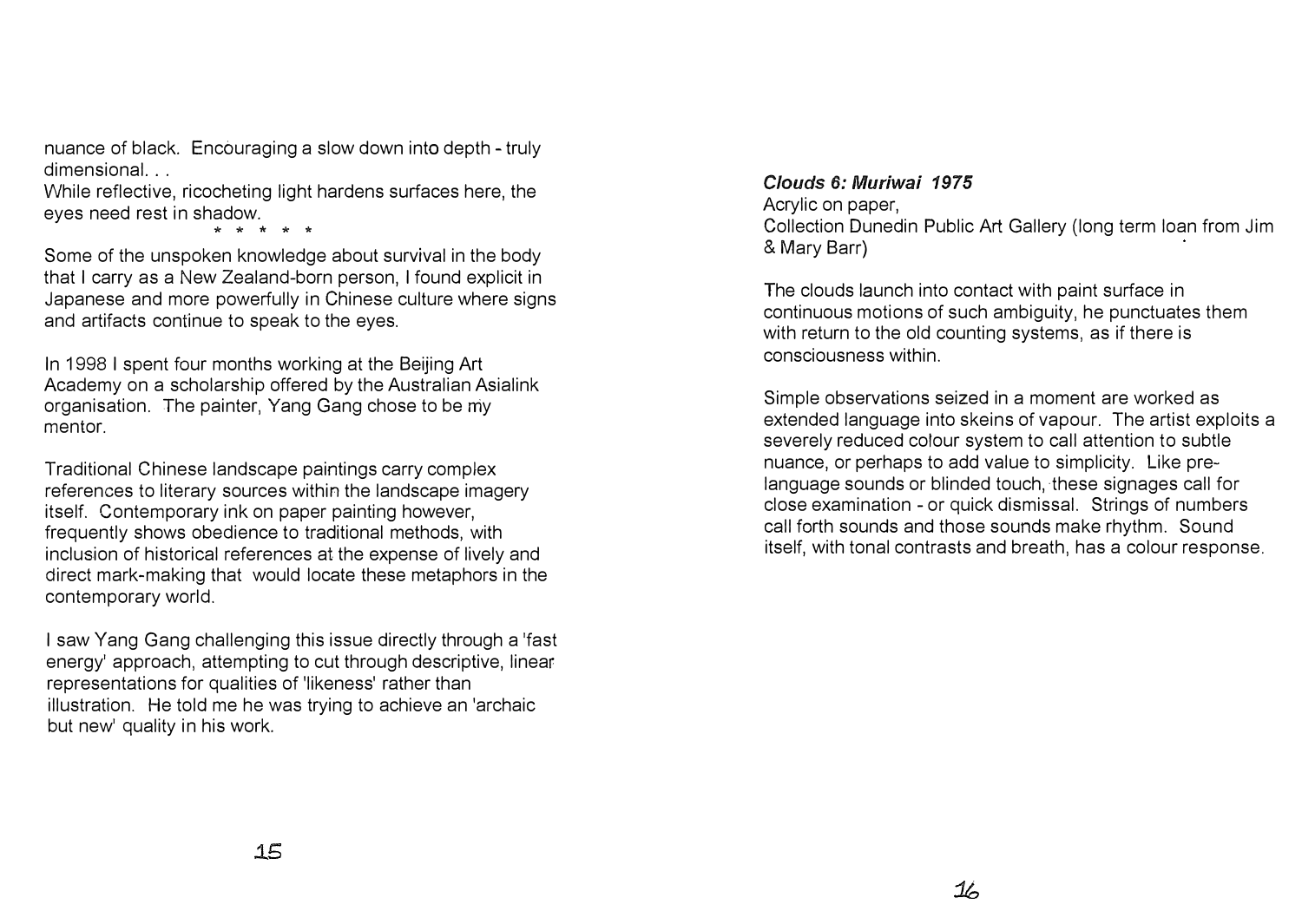In the studio, I watched closely the way Yang Gang brought combinations of brushmarks into shape. The touch of brush to paper regulated ink flow, so his movements could be slow and considered or darting and forceful. Placements were aimed at weight, leverage and energy rather than linear description and contained an element of coincidence that was extended by the liquidity, absorbency and drying time of the medium. Working with the psychological impact of this very direct method, I watched him coax a unity between the connective underpinnings of experienced figuration and immediacy and chance that is a characteristic of ink and water painting on paper.

Making paintings and drawings of people in everyday life with subtle attention to character, necessitates a technical facility without loss of empathy in self-conscious embellishment. The 'archaic' quality showed in Yang Gang's observations in real time and image construction which did not preclude the rough edges and gaps that are often a result of immediate responses. His recent ink on paper paintings have impulsive and chaotic qualities that make it seem as if the fluid nature of the medium is the driving force. Perhaps observing images that change form is not worth emphasising in words, or the experience spoils. But with painters like Yang Gang this is a persistent quality, where a shift of focus might turn inanimate into animate, or image into metaphor.

Yang Gang's sensitivity to flexible ways of seeing was a great encouragement to me. In the four months that I worked at the Academy in Beijing, I found connective meaning has deep

*Calendar* No. *1 1975*  Acrylic on paper Collection Dunedin Public Art Gallery (long term loan from Jim & Mary Barr)

*Noughts and Crosses 5 1976*  black acrylic on white paper Collection Hocken Library

McCahon believed that paintings should secure for the viewer some inner guidance. He used number sequences to carry a range of connotations while retaining links to the Stations of the Cross.

# *Oaia and Clouds 1975*

Acrylic on paper

Collection Dunedin Public Art Gallery (long term loan from Jim & Mary Barr)

Fast brushwork forming puffs of cloud, both fractal and composite.

Simple registration of white on black draws attention quickly to tonal shift and surface modulation, inviting other associations. Clouds bob and drift like the mirage of *Oaia,* island in the sea off Muriwai, or perhaps the whale of *Necessary Protection*  or even *Rocks in the Sky.*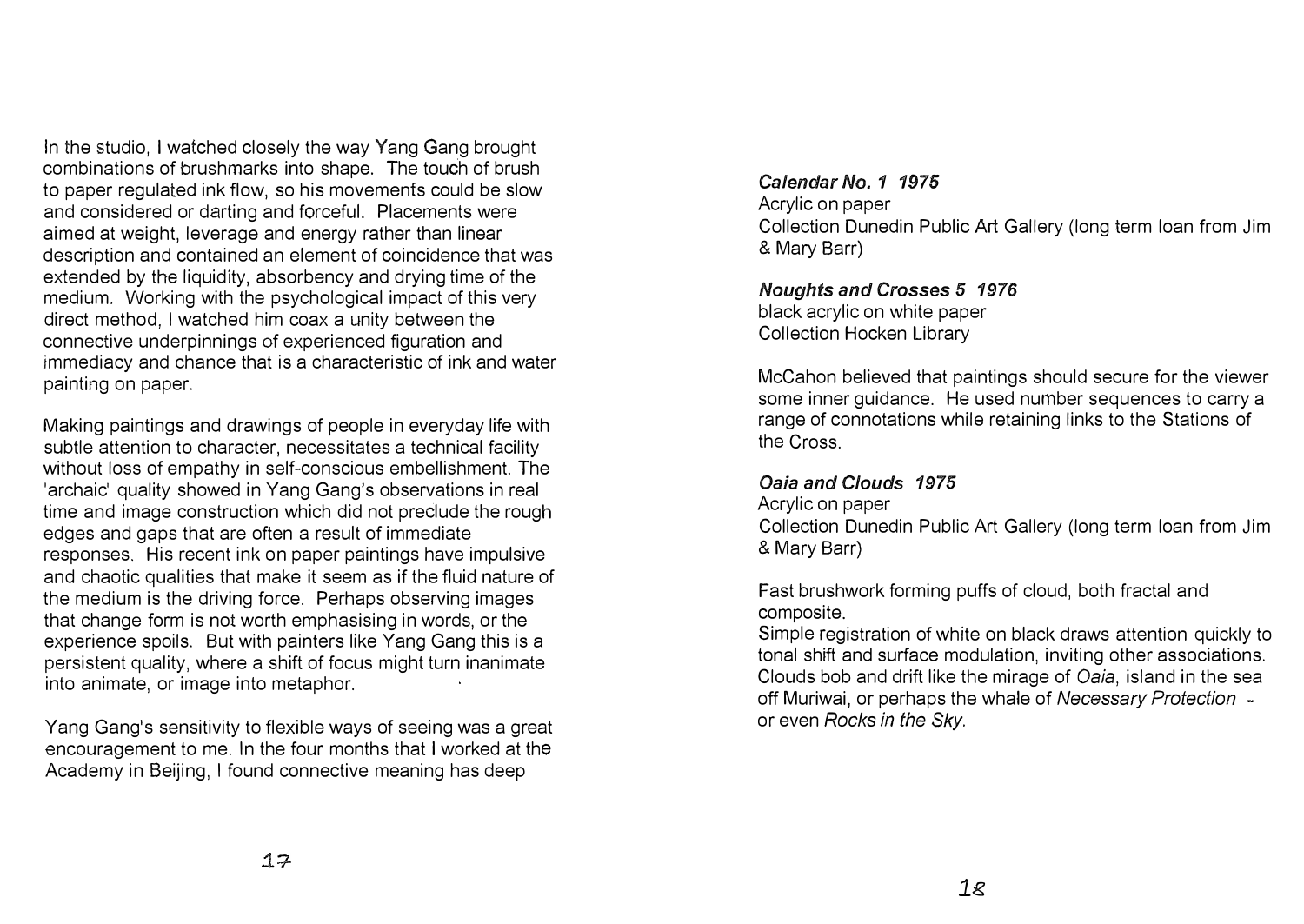significance in daily life and recognition of similar values in painting practice can dissolve cultural boundaries and transcend national differences.

\* \* \* \* \*

For a New Zealander, an understanding of environmental and social conditions matter in interpreting a developed painting aesthetic from another part of the world. While McCahon had always been receptive to visual and literary sources in reproduction, he was now able to see those original art works on his trip to the US in 1958 and returned to Auckland with an increased understanding of how to proceed through selfdirected assimilation of local and international influences.

Whereas the association with Mondrian is important, showing a way forward out of cubism and a release from figuration generally, without loss of deep philosophical undercurrents, I like to think the constructive and social issues imbedded in Chinese painting and poetry had an increasing impact. This Chinese influence is not style-based, but draws attention to a like-minded, painterly and structural relationship between abstract marks and purposeful figuration.

In the art museums of the mid-west in North America one comes upon quiet rooms of Chinese paintings and calligraphy. Looking again at the great names of mid-century American modernist painting it becomes apparent that while these artists were assimilating influences of architectural formalism and humanism from Northern Europe, that Chinese philosophy and structural canons of brushwork played a part.

# *2 cartoons for stained glass windows, Te Puke Church*

Pencil with white gouache corrections on white card. **Collection Hocken Library** The drawings are the same size as the completed windows. The drawing on the left is the upper panel of a vertical sequence. Dated: August 20-21, 1970

Tiered bands of hill and sky forms are drawn with lettering in silhouette. They offer insights into McCahon's visualisation of colour and shape. For instance, where a sharp, vertical slash through hill forms is needed, he requests: " ... the merest touch" (of sandblasting over dark ruby glass) " ... and filled with black (enamel) to produce really a black-red combination".

�ere McCahon translates the precise medium of stained glass into New Zealand landforms as sacred space, refreshing the dreary solemnity of much 19th century church glass design. He notes: "In both these windows please be accurate but not pedantic. An irregularity of line is hoped for - life rather than the more usual death."